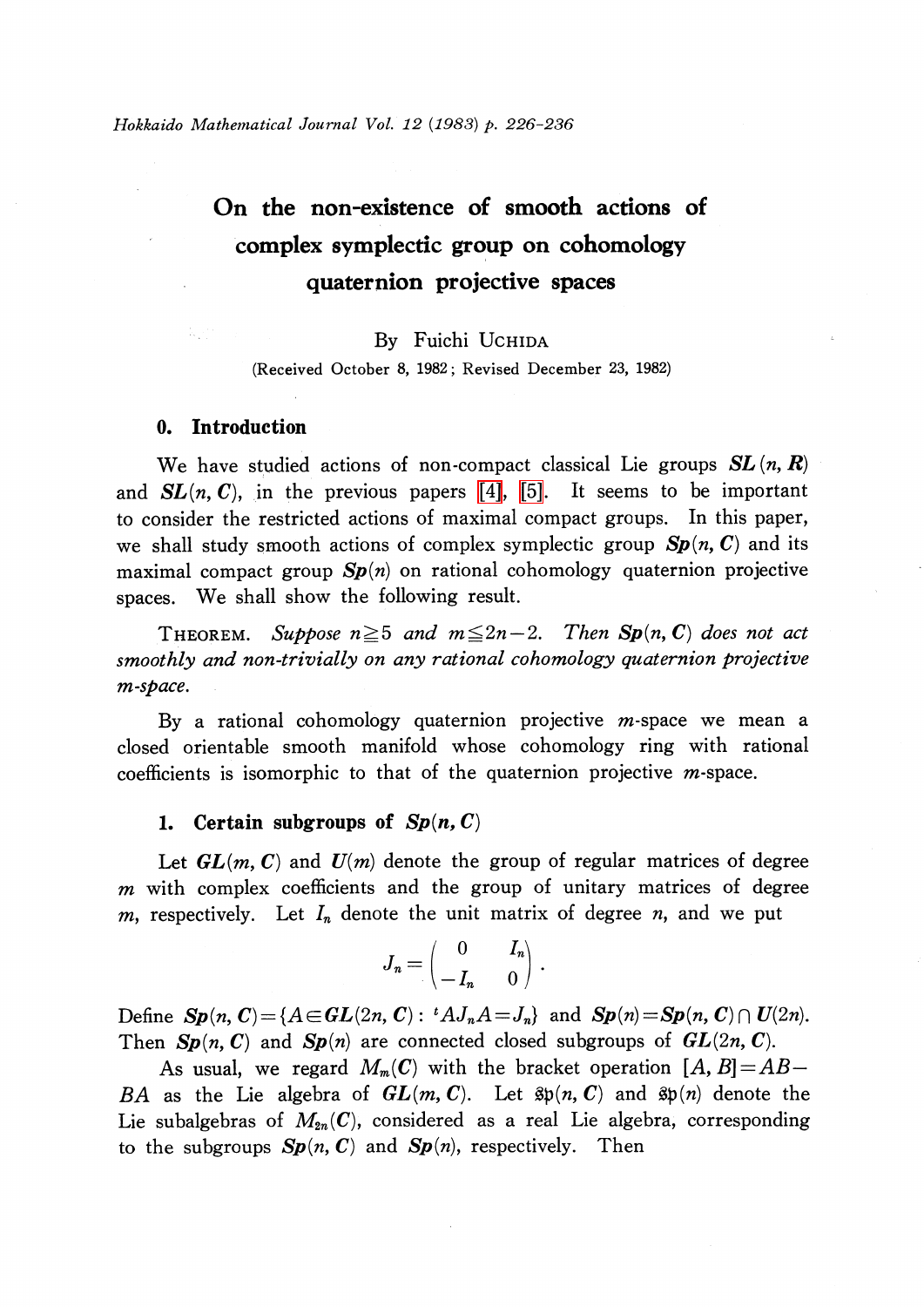$$
\mathfrak{sp}(n, \mathbf{C}) = \{ X \in M_{2n}(\mathbf{C}) : {}^{t}X J_n = -J_n X \},
$$
  

$$
\mathfrak{sp}(n) = \{ X \in M_{2n}(\mathbf{C}) : {}^{t}X J_n = -J_n X, {}^{t}X + \overline{X} = 0 \}
$$

We can describe more explicitly as follows.

$$
\mathfrak{sp}(n, \mathbf{C}) = \left\{ \begin{pmatrix} X & Z \\ Y & -\iota X \end{pmatrix} : \, \iota Y = Y, \, \, \iota Z = Z; \, \, X, \, Y, \, Z \in M_n(\mathbf{C}) \right\},
$$
\n
$$
\mathfrak{sp}(n) = \left\{ \begin{pmatrix} X & -\bar{Y} \\ Y & \bar{X} \end{pmatrix} : \, \iota Y = Y, \, \, \iota X + \bar{X} = 0; \, \, X, \, Y \in M_n(\mathbf{C}) \right\}.
$$

Put

$$
\mathfrak{h}(n) = \left\{ \begin{pmatrix} X & \overline{Y} \\ Y & -\overline{X} \end{pmatrix} : \, \,^tY = Y, \, \,^tX = \overline{X} \, ; \, \, X, \, Y \in M_n(\mathcal{C}) \right\} \, .
$$

Let  $Ad:Sp(n, C) {\rightarrow} GL(\mathfrak{sp}(n, C))$  be the adjoint representation defined by  $Ad(A)$   $X = AXA^{-1}$  for  $A \in \mathbf{Sp}(n, \mathbb{C})$ ,  $X \in \mathfrak{sp}(n, \mathbb{C})$ . Then  $\mathfrak{sp}(n)$  and  $\mathfrak{h}(n)$ are  $Ad(\mathbf{Sp}(n))$ -invariant real vector subspaces of  $\mathfrak{sp}(n, \mathbf{C}),$  the correspondence of  $M\in \mathfrak{sp}(n)$  into  $\sqrt{-1}M\in \mathfrak{h}(n)$  is an  $Ad(Sp(n))$ -equivariant isomorphism, and

$$
\mathfrak{sp}(n,\,\boldsymbol{C})=\mathfrak{sp}(n)\bigoplus\mathfrak{h}(n)
$$

as a direct sum of  $Ad(Sp(n))$ -vector spaces. Define certain real vector subspaces of  $\mathfrak{sp}(n, C)$  as follows :

$$
\begin{aligned}\n\mathfrak{sp}(n-1, \, C) &= \left\{ \begin{aligned}\n0 & 0 & 0 & 0 \\
0 & X_{11} & 0 & X_{12} \\
0 & 0 & 0 & 0 \\
0 & X_{21} & 0 & 0 \\
0 & X_{22}\n\end{aligned}\right\} : X_{ij} \in M_{n-1}(C) \left\{ \right\}, \\
\mathfrak{a} &= \left\{ \begin{aligned}\n0 & -{}^{t}V & 0 & {}^{t}U \\
X & 0 & U & 0 \\
Y & 0 & V & 0 \\
V & 0 & 0 & 0 \\
0 & 0 & 0 & 0 \\
\vdots & \vdots & \ddots & \ddots & \ddots \\
\beta & 0 & -\alpha & 0 \\
0 & 0 & 0 & 0\n\end{aligned}\right\} : \, X, \, Y, \, U, \, V \in C^{n-1} \right\},\n\end{aligned}
$$

 $\mathfrak{g}\mathfrak{b}(n-1) = \mathfrak{g}\mathfrak{b}(n-1, C)\cap \mathfrak{g}\mathfrak{b}(n), \ \mathfrak{h}(n-1)=\mathfrak{g}\mathfrak{b}(n-1, C)\cap \mathfrak{h}(n).$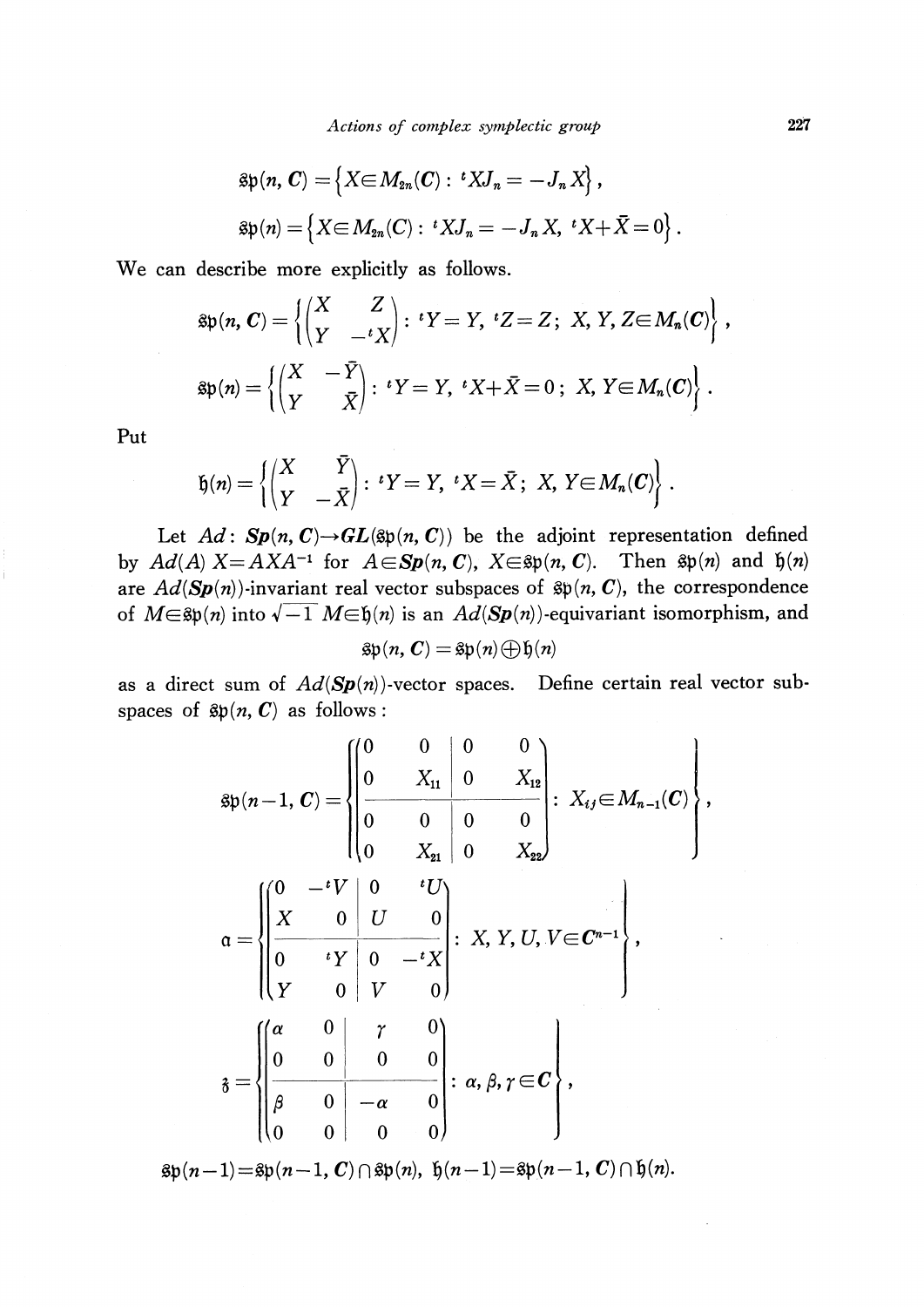Let  $Sp(n-1, C)$  and  $Sp(n-1)$  denote the connected subgroups of  $\mathbf{Sp}(n, \mathbb{C})$  corresponding to the Lie subalgebras  $\mathfrak{sp}(n-1, \mathbb{C})$  and  $\mathfrak{sp}(n-1),$ respectively. Then

$$
\text{sp}(n, C) = \text{sp}(n-1) \bigoplus \text{b}(n-1) \bigoplus \alpha \bigoplus \text{c}
$$

as a direct sum of  $Ad(Sp(n-1))$ -invariant vector spaces.

Denote by  $\alpha(a+jb, c+jd)$ , the real vector subspace of  $\alpha$  consisting of all matrices of the form

$$
\begin{pmatrix} 0 & * & 0 & * \\ Xa - \bar{Y}b & 0 & Xc - \bar{Y}d & 0 \\ 0 & * & 0 & * \\ Ya + \bar{X}b & 0 & Yc + \bar{X}d & 0 \end{pmatrix} \colon X, Y \in \mathbb{C}^{n-1}.
$$

Here a, b, c, d are complex numbers and j is a quaternion such that  $j^{2}=-1$ and  $ju=\overline{u}j$  for each complex number u. It is easy to see that  $\alpha(a+jb,$  $c+jd$  is  $Ad(Sp(n-1))$ -invariant and each  $Ad(Sp(n-1))$ -invariant proper subspace of  $\alpha$  is of the form  $\alpha(a+jb, c+jd)$ . By definition, there is a relation

(1) 
$$
\alpha(q_0q_1, q_0q_2) = \alpha(q_1, q_2)
$$
 for  $q_r = a_r + jb_r$  and  $q_0 \neq 0$ .

By the relation (1), we obtain the following relations:

(2) 
$$
\alpha(a+jb, c+jd) + \alpha(a-jb, c-jd) = \alpha \quad \text{if} \quad ad \neq bc,
$$

$$
\alpha(a+jb, c+jd) = \alpha(a-jb, c-jd) \quad \text{if} \quad ad = bc.
$$

Moreover we obtain the following relations by a routine work.

$$
[\alpha, \alpha] = \text{sp}(n-1, C) \oplus \text{g},
$$
  
\n
$$
[\text{b}(n-1), \alpha(a+jb, c+jd)] = \alpha(a-jb, c-jd),
$$
  
\n
$$
[\alpha(a+jb, c+jd), \alpha(a+jb, c+jd)] = (ad-bc) \text{sp}(n-1) \oplus \text{g}',
$$

where  $\delta'$  is a real vector subspace of  $\delta$ .

LEMMA 1.1. Suppose  $n \geq 2$ . Let  $\mathfrak{g}$  be a proper real Lie subalgebra of  $\mathfrak{sp}(n,\mathbf{C})$  which contains  $\mathfrak{sp}(n-1)$ . Then  $\mathfrak{g}$  is one of the following up to conjugation :

$$
\mathfrak{sp}(n-1,\mathbf{C})\oplus\mathfrak{a}(0,1)\oplus\mathfrak{z}', \qquad \mathfrak{sp}(n-1,\mathbf{C})\oplus\mathfrak{z}',\n\mathfrak{sp}(n-1)\oplus\mathfrak{a}(0,1)\oplus\mathfrak{z}', \qquad \mathfrak{sp}(n-1)\oplus\mathfrak{a}(1,j)\oplus\mathfrak{z}',\n\mathfrak{sp}(n-1)\oplus\mathfrak{z}',
$$

where  $\chi'$  is a real vector subspace of  $\chi$ . In fact, there is an element M of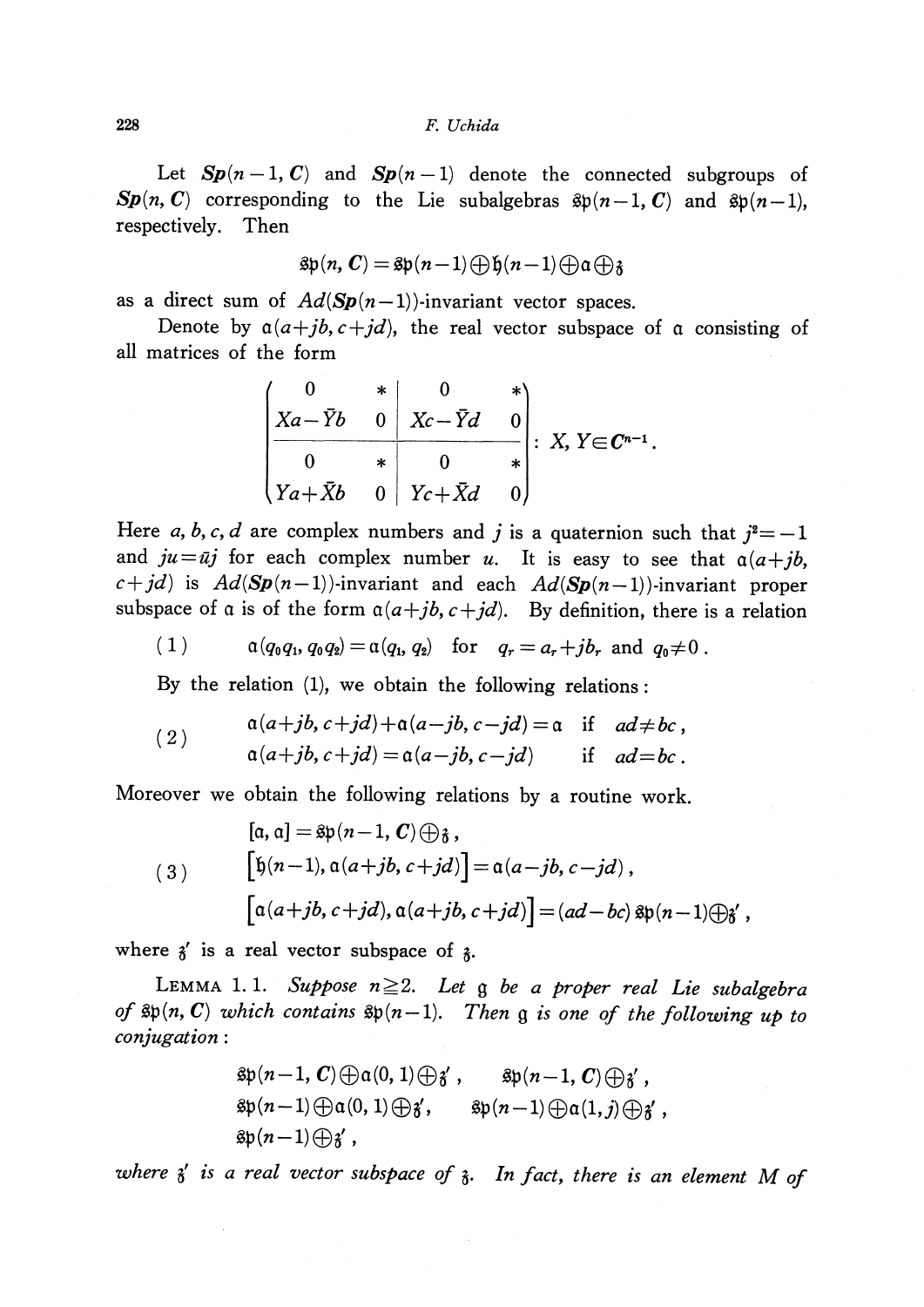the centralizer of  $\mathbf{Sp}(n-1, \mathbf{C})$  in  $\mathbf{Sp}(n, \mathbf{C})$  such that  $Ad(M)\mathfrak{g}$  coincides with one of the above.

PROOF. Since  $\mathfrak{g}$  contains  $\mathfrak{sp} (n-1)$ ,  $\mathfrak{g}$  is an  $Ad(Sp(n-1))$ -invariant vector subspace of  $\mathfrak{sp}(n, \textbf{\textit{C}})$ . Hence we have

$$
g = \text{Sp}(n-1) \bigoplus (g \cap \text{f}(n-1)) \bigoplus (g \cap \text{a}) \bigoplus (g \cap \text{f})
$$

as a direct sum of  $Ad(Sp(n-1))$ -invariant vector subspaces. Since  $\mathfrak{h}(n-1)$ is irreducible, we have  $\mathfrak{g}\cap \mathfrak{h}(n-1)=0$  or  $\mathfrak{h}(n-1)$ . Since  $\mathfrak{g}$  is a proper Lie subalgebra of  $\mathfrak{sp}(n, \mathbf{C})$ ,  $\mathfrak{g}$  does not contain  $\mathfrak{a}$  by (3), and hence  $\mathfrak{g}\cap \mathfrak{a}$  is of the form  $a(a+jb, c+jd)$ . By a routine work from (1), (2) and (3), we see that  $\mathfrak{g}$  is one of the following:

$$
\mathfrak{sp}(n-1, \mathbf{C}) \oplus \mathfrak{a}(a, c) \oplus \mathfrak{z}' \ (a, c : \text{complex}), \ \mathfrak{sp}(n-1, \mathbf{C}) \oplus \mathfrak{z}',
$$
  
\n
$$
\mathfrak{sp}(n-1) \oplus \mathfrak{a}(a, c) \oplus \mathfrak{z}' \ (a, c : \text{complex}), \ \mathfrak{sp}(n-1) \oplus \mathfrak{z}',
$$
  
\n
$$
\mathfrak{sp}(n-1) \oplus \mathfrak{a}(a+jb, c+jd) \oplus \mathfrak{z}' \ (ad-bc=1).
$$

Let a, b, c, d be complex numbers with  $ad-bc=1$ . Put

$$
M\begin{pmatrix} a & b \\ c & d \end{pmatrix} = \begin{pmatrix} a & 0 & b & 0 \\ 0 & I_{n-1} & 0 & 0 \\ \hline c & 0 & d & 0 \\ 0 & 0 & 0 & I_{n-1} \end{pmatrix}.
$$

Then  $M(\begin{matrix} a & b \\ c & d \end{matrix})$  is an element of the centralizer of  $Sp(n-1, C)$  in  $Sp(n, C)$ , and

$$
Ad\left(M\begin{pmatrix} a & b \\ c & d \end{pmatrix}\right) \alpha(1, j) = \alpha(d - jc, -b + ja),
$$
  

$$
Ad\left(M\begin{pmatrix} a & b \\ c & d \end{pmatrix}\right) \alpha(0, 1) = \alpha(-c, a).
$$

Thus we have the desired result.

Put

$$
L = \begin{pmatrix} 1 & 0 & & \\ 1 & 1 & 0 & \\ & & 0 & \\ 0 & & I_{n-2} & \end{pmatrix}, \qquad K = \begin{pmatrix} L & 0 & \\ 0 & {}^{t}L^{-1} \end{pmatrix}.
$$

Then K is an element of  $Sp(n, C)$ .

<span id="page-3-0"></span>LEMMA 1.2. Assume that  $\mathfrak{g}$  is contained in one of the following: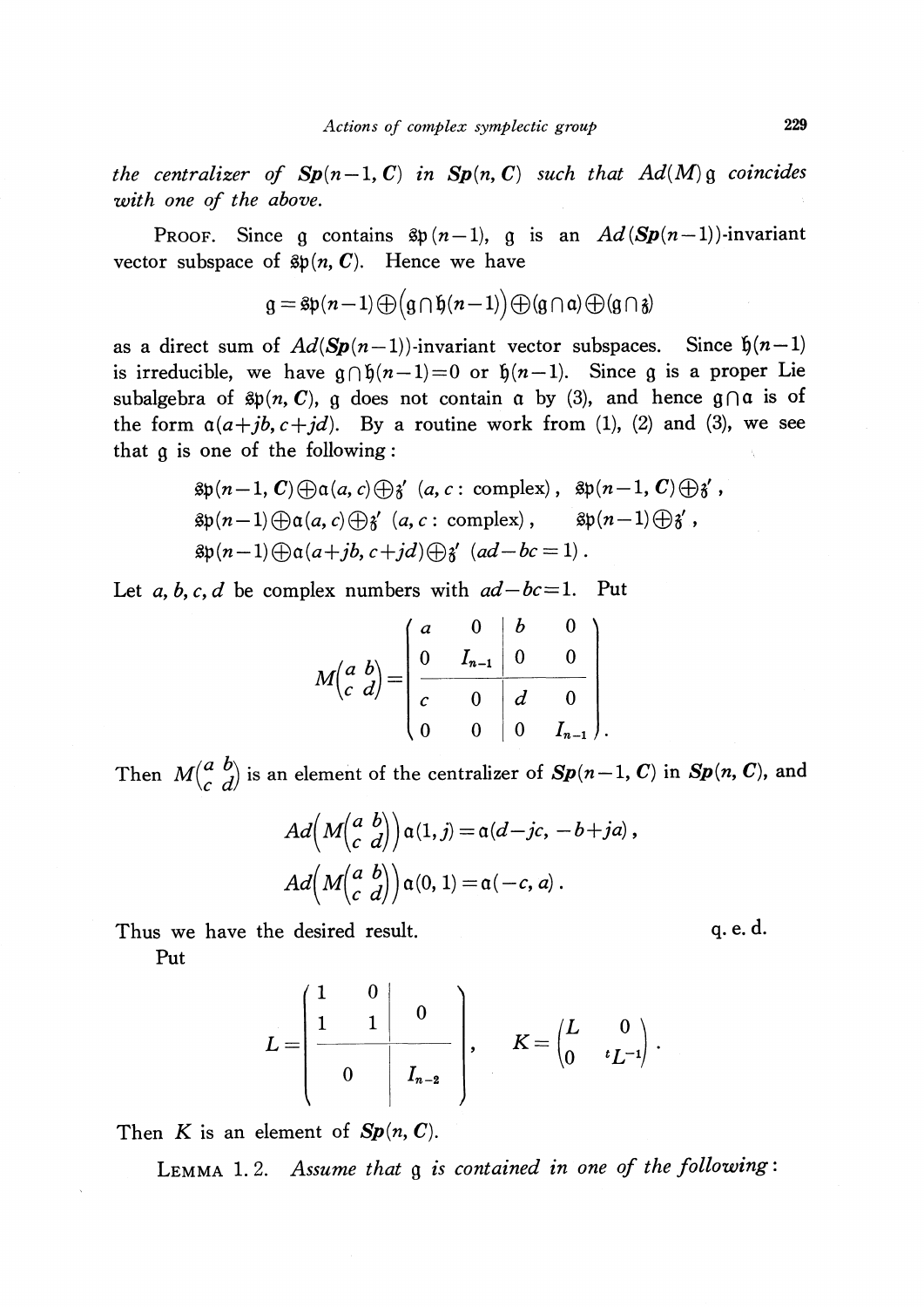230 F. Uchida

 $\mathfrak{sp}(n-1, C)\oplus\mathfrak{z}, \mathfrak{sp}(n-1)\oplus\mathfrak{a}(0,1)\oplus\mathfrak{z}, \mathfrak{sp}(n-1)\oplus\mathfrak{a}(1,j)\oplus\mathfrak{z}$ 

Then  $\mathfrak{sp}(n)\cap Ad(K)\mathfrak{g}$  is contained in  $\mathfrak{sp}(2)\bigoplus \mathfrak{sp}(n-2)$ .

PROOF. Each element of  $\mathfrak{sp}(n)$  is of the form

$$
A = \begin{pmatrix} X & -Y \\ Y & \bar{X} \end{pmatrix}, \quad {}^{t}X + \bar{X} = 0 \,, \quad {}^{t}Y = Y \,.
$$

Then

$$
K^{-1}AK = \begin{pmatrix} L^{-1}XL & -L^{-1}\bar{Y}^tL^{-1} \\ {}^tLYL & -{}^t(L^{-1}XL) \end{pmatrix}.
$$

Since  $\mathfrak{sp}(n)\cap Ad(K)$   $\mathfrak{g}=\{A\!\in\!\mathfrak{sp}(n) :\ K^{-1}AK\!\in \!\mathfrak{g}\}$ , we have the desired result by a routine work.  $q.e.d.$ 

Let  $L(n)$ ,  $N(n)$  denote the subgroups of  $Sp(n, C)$  consisting of all matrices of the form

| $\ast$     | $\ast$ | $\ast$   |   | $\ast$         | $*$    | $*$      |
|------------|--------|----------|---|----------------|--------|----------|
| $X_{11}$ * |        | $X_{12}$ |   | $X_{11}$       | $\ast$ | $X_{12}$ |
|            |        |          |   | $\overline{0}$ | $\ast$ |          |
| $X_{21}$   | $\ast$ | $X_{22}$ | 0 | $X_{21}$       | $*$    | $X_{22}$ |

for  $X_{ij} \in M_{n-1}(C)$ , respectively.

REMARK. The standard  $Sp(n, C)$  action on  $C^{2n}-\{0\}$  is transitive and  $L(n)$  is an isotropy group. The standard  $Sp(n, C)$  action on the complex projective  $(2n-1)$ -space is transitive and  $N(n)$  is an isotropy group.  $N(n)$ is the normalizer of  $L(n)$  in  $Sp(n, C)$ .

<span id="page-4-0"></span>THEOREM 1.3. Suppose  $n \geq 4$ . Let G be a closed proper subgroup of  $\mathbf{Sp}(n, \mathbb{C})$  which contains  $\mathbf{Sp}(n-1)$ . Assume that each isotropy group of the restricted  $Sp(n)$  action on the homogeneous space  $Sp(n, C)/G$  contains a subgroup conjugate to  $\mathbf{Sp}(n-1)$ . Then  $L(n)\subset hGh^{-1}\subset N(n)$  for an element h of the centralizer of  $Sp(n-1, C)$  in  $Sp(n, C)$ .

PROOF. Let  $\mathfrak{g}$ =Lie G be the Lie algebra of G. By the assumption that G contains  $\mathbf{Sp}(n-1)$ , g contains  $\mathfrak{sp}(n-1)$ , and hence there is an element h of the centralizer of  $Sp(n-1, C)$  in  $Sp(n, C)$  such that  $Ad(h)\mathfrak{g}$  coincides with one of the Lie algebras listed in Lemma 1.1. By the second assumption on G,  $\mathfrak{sp}(n)\cap Ad(K)\ Ad(h)\mathfrak{g}$  contains a subalgebra  $Ad(h')\ \mathfrak{sp}(n-1)$  for some  $h' \in \mathbf{Sp}(n)$ , and hence  $Ad(h) \mathfrak{g}=\mathfrak{sp}(n-1, C)\bigoplus\mathfrak{g}(0,1)\bigoplus\mathfrak{g}'$  for certain real vector subspace  $\delta'$  of  $\delta$ , by [Lemma](#page-3-0) 1. 2. Let  $\delta_{0}$ ,  $\delta_{1}$  denote the subspaces of  $\lambda$  consisting of all matrices of the form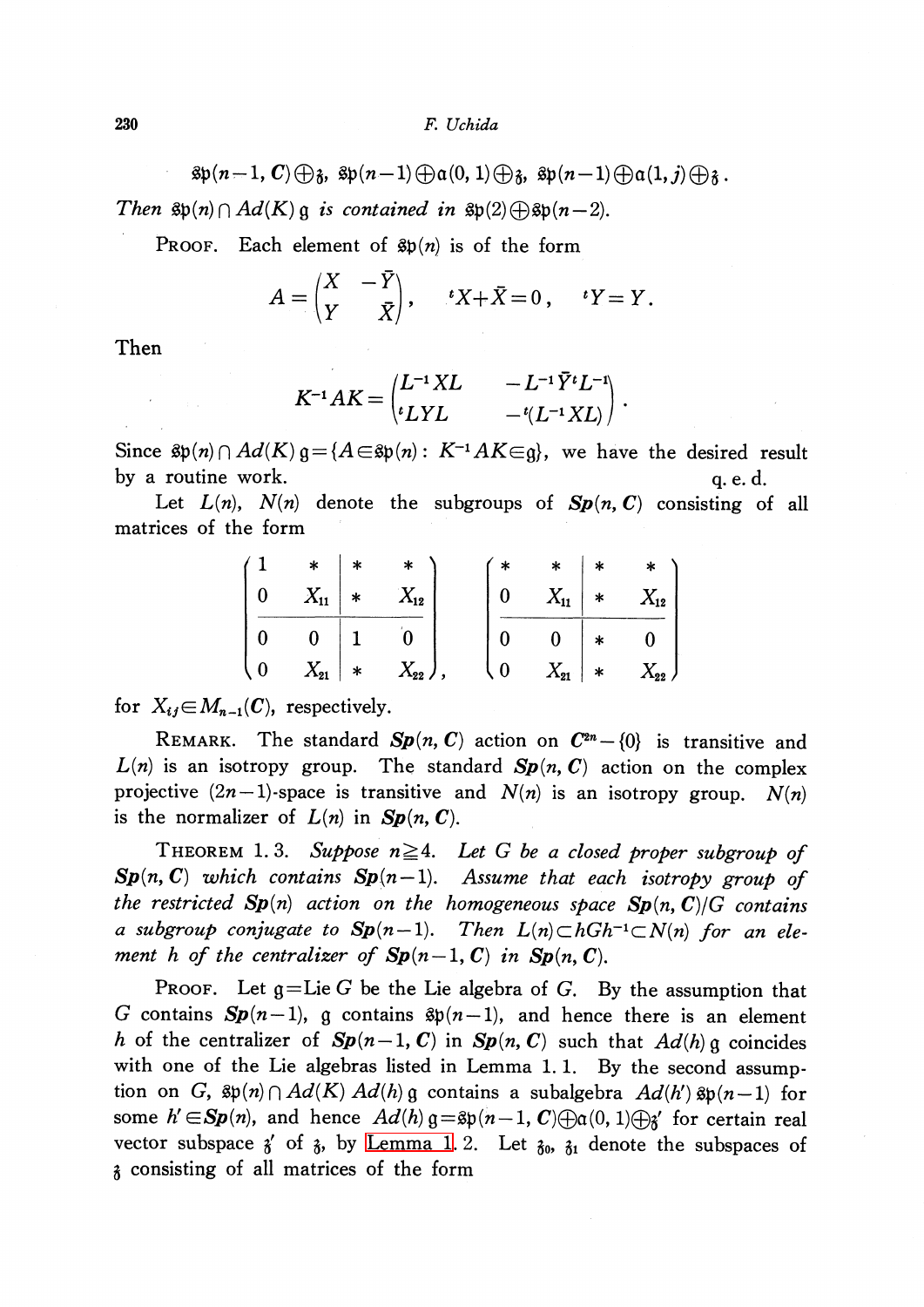| (0)                                          | $\mathbf{0}$ | ∗              |              | $\ast$         | 0 <sub>1</sub> | $*$          |  |
|----------------------------------------------|--------------|----------------|--------------|----------------|----------------|--------------|--|
|                                              | $\mathbf{0}$ | $\vert 0$      |              | $\overline{0}$ | $\overline{0}$ | $\mathbf{0}$ |  |
| $\mathbf{0}$                                 | $\mathbf{0}$ | $\overline{0}$ |              |                | 0 <sup>1</sup> | $\ast$       |  |
| $\overline{\mathcal{L}}$<br>$\boldsymbol{0}$ | $\mathbf{0}$ | $\vert 0$      | $\mathbf{0}$ |                | 0 <sup>1</sup> | $\bf{0}$     |  |

respectively. We see that if  $\mathfrak{sp}(n-1, \mathbb{C})\oplus\mathfrak{a}(0,1)\oplus\mathfrak{z}'$  is a Lie algebra, then  $\mathfrak{z}_0 \mathbb{C} \mathfrak{z}' \mathbb{C} \mathfrak{z}_1$ . On the other hand, it is easy to see that

Lie 
$$
L(n) = \text{Sp}(n-1, C) \bigoplus \alpha(0, 1) \bigoplus \beta_0
$$
,  
Lie  $N(n) = \text{Sp}(n-1, C) \bigoplus \alpha(0, 1) \bigoplus \beta_1$ .

Hence we obtain  $L(n)\subset hG^{0}h^{-1}\subset N(n)$ , where  $G^{0}$  is the identity component of G. Since  $N(n)/L(n)$  is isomorphic to the multiplicative group of nonzero complex numbers, we see that  $hG^{0}h^{-1}=L(n)$ ,  $N(n)$  or  $hG^{0}h^{-1}/L(n)$  is isomorphic to the multiplicative group of positive real numbers or the circle group. For each case the normalizer of  $hG^{0}h^{-1}$  in  $Sp(n, C)$  coincides with  $N(n)$ , and hence  $L(n)\subset hGh^{-1}\subset N(n)$ . q. e. d.

# 2. Smooth  $Sp(n)$  actions

First we prepare the following two lemmas which are proved by a standard method (cf. [\[1\],](#page-10-2) [\[5\]\)](#page-10-1).

LEMMA 2.1. Suppose  $n \geq 5$ . Let G be a closed connected proper subgroup of  $Sp(n)$  such that dim  $Sp(n)/G \leq 8n-8$ . Then G coincides with  $\mathbf{Sp}(n-i)\times K$  (i=1, 2) up to an inner automorphism of  $\mathbf{Sp}(n)$ , or  $n=5$  and G is isomorphic to  $U(5)$  or  $SU(5)$ . Here K is a closed connected subgroup of  $Sp(i)$ .

LEMMA 2.2. Suppose  $r \geq 4$  and  $k \leq 8r-6$ . Then an orthogonal nontrivial representation of  $Sp(r)$  of degree k is equivalent to  $(\nu_{r})_{R}\oplus\theta^{k-4r}$  by an inner automorphism of  $O(k)$ . Here  $(\nu_{r})_{R}$ :  $Sp(r) \rightarrow O(4r)$  is the canonical inclusion, and  $\theta^{t}$  is the trivial representation of degree t.

REMARK. dim  $\mathbf{Sp}(n)/\mathbf{Sp}(n-k)\times \mathbf{Sp}(k)=4k(n-k),$  dim  $\mathbf{Sp}(5)/U(5)=30,$  $\chi(\mathbf{Sp}(n)/\mathbf{Sp}(n-k)\times \mathbf{Sp}(k))=(\begin{pmatrix}n\\k\end{pmatrix} , \ \chi(\mathbf{Sp}(5)/U(5))=32,$  where  $\chi$  ( ) denotes the Euler characteristic. The normalizer  $N(U(5))$  of  $U(5)$  in  $Sp(5)$  has just two connected components and its identity component coincides with  $U(5)$ .

In the following, let  $M$  be a closed connected smooth manifold with a non-trivial smooth  $Sp(n)$  action, and suppose  $n\geq 5$  and dim  $M\leq 8n-8$ . Put

$$
F_{(i)} = \left\{x \in M: \ \mathbf{Sp}(n-i) \subset \mathbf{Sp}(n)_x \subset \mathbf{Sp}(n-i) \times \mathbf{Sp}(i)\right\},\,
$$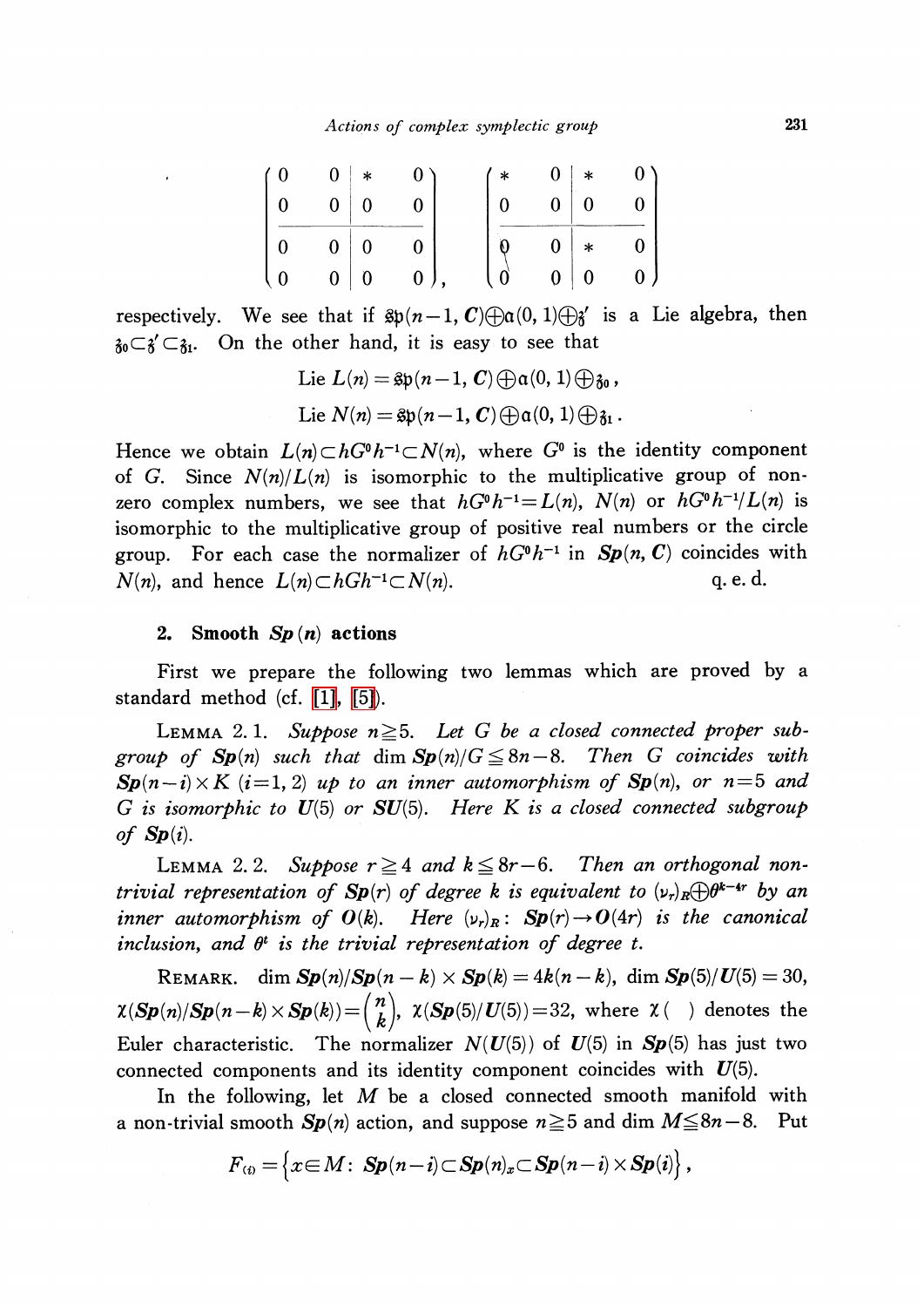232 F. Uchida

$$
M_{\scriptscriptstyle(i)} = \mathbf{Sp}(n) \, F_{\scriptscriptstyle(i)} = \left\{ gx : \ g \in \mathbf{Sp}(n), \ x \in F_{\scriptscriptstyle(i)} \right\}.
$$

Here  $Sp(n)_{x}$  denotes the isotropy group at x.

PROPOSITION 2.3. Suppose  $M=M_{(0)}\cup M_{(1)}\cup M_{(2)}$ . Then, (a) the fixed point set  $F(\mathbf{Sp}(n-k), M_{(i)})$  of the restricted  $\mathbf{Sp}(n-k)$  action on  $M_{(i)}$  is empty for  $k < i \leq n-i$ , (b) if  $M_{(0)}$  is non-empty, then  $M_{(2)}$  is empty.

PROOF. To prove (a), suppose that  $F(\mathbf{Sp}(n-k), M_{(i)})$  is non-empty. Then there are  $x\in F_{(i)}$  and  $g\in Sp(n)$  such that  $gx\in F(Sp(n-k), M_{(i)})$ , and hence

$$
\boldsymbol{Sp}(n-k)\!\subset\!\boldsymbol{Sp}(n)_{\!x}=g\boldsymbol{Sp}(n)_{x}g^{-1}\!\subset\! g\!\left(\boldsymbol{Sp}(n-i)\!\times\!\boldsymbol{Sp}(i)\right)g^{-1}\,.
$$

Since  $Sp(n-k)$  is a simple Lie group, we obtain  $n-k \leq max(n-i, i)$ , and hence  $k \geq \min(i, n-i)$ . Therefore, if  $k < i \leq n-i$ , then  $F(\mathbf{Sp}(n-k), M_{(i)})$  is empty. Next we show (b). Notice that  $M_{(0)}$  is the fixed point set of the  $Sp(n)$  action on M. Let  $\sigma$  be the isotropy representation at  $x\in M_{(0)}$ . By Lemma 2.2,  $\sigma$  is equivalent to  $(\nu_{n})_{R}\oplus trivial$ . Then  $\mathbf{Sp}(n-1)$  is a principal isotropy group, and hence  $M_{(2)}$  is empty by (a). q. e. d.

<span id="page-6-1"></span>Proposition 2.4. Suppose  $M{=}\,M_{\scriptscriptstyle{(1)}}\cup M_{\scriptscriptstyle{(2)}}$ . If  $M_{\scriptscriptstyle{(1)}}$  and  $M_{\scriptscriptstyle{(2)}}$  are nonempty, then  $F_{(1)}$  is a finite set and dim  $M=8n-8$ .

PROOF. Fix  $x\in F_{(1)}$ . Let  $\sigma$  and  $\rho$  denote the slice representation at x and the isotropy representation of the orbit  $Sp(n)x$ , respectively. Then the restriction  $\sigma|Sp(n-1)$  is equivalent to  $(\nu_{n-1})_{R}\oplus trivial$  by Lemma 2. 2 and the assumption that  $M_{(2)}$  is non-empty. On the other hand, we see that the restriction  $\rho|Sp(n-1)$  is equivalent to  $(\nu_{n-1})_{R}\oplus trivial$  by considering adjoint representations. Hence  $(\sigma\bigoplus\rho)|S\pmb{p}(n-1)$  is equivalent to  $2 (\nu_{n-1})_{R}\bigoplus trivial$ . The desired result follows immediately.  $q.e.d.$ 

<span id="page-6-0"></span>PROPOSITION 2.5. Suppose  $M=M_{(0)}\cup M_{(1)}$ . Then there is a compact connected  $Sp(1)$  manifold X such that the  $Sp(1)$  action is free on the boundary  $\partial X$  and the  $\mathbf{Sp}(n)$  manifold M is equivariantly diffeomorphic to  $\partial(D^{4n}\times X)/Sp(1)$ . Here  $Sp(n)$  acts naturally on  $D^{4n}$  and trivially on X, and  $Sp(1)$  acts on  $D^{4n}$  as right scalar multiplication.

PROOF. Let U be a closed  $Sp(n)$  invariant tubular neighborhood of  $M_{(0)}$ in M. Then U is regarded as a 4n-disk bundle over  $M_{(0)}$  with a smooth  $Sp(n)$  action as bundle isomorphisms. It follows from Lemma 2.2 that there is an equivariant decomposition :

$$
U = (D^{4n} \times F(Sp(n-1), \partial U)) / Sp(1),
$$

where we regard  $Sp(1) = N(Sp(n-1))/Sp(n-1)$ . Put  $E=M-$ int U. Then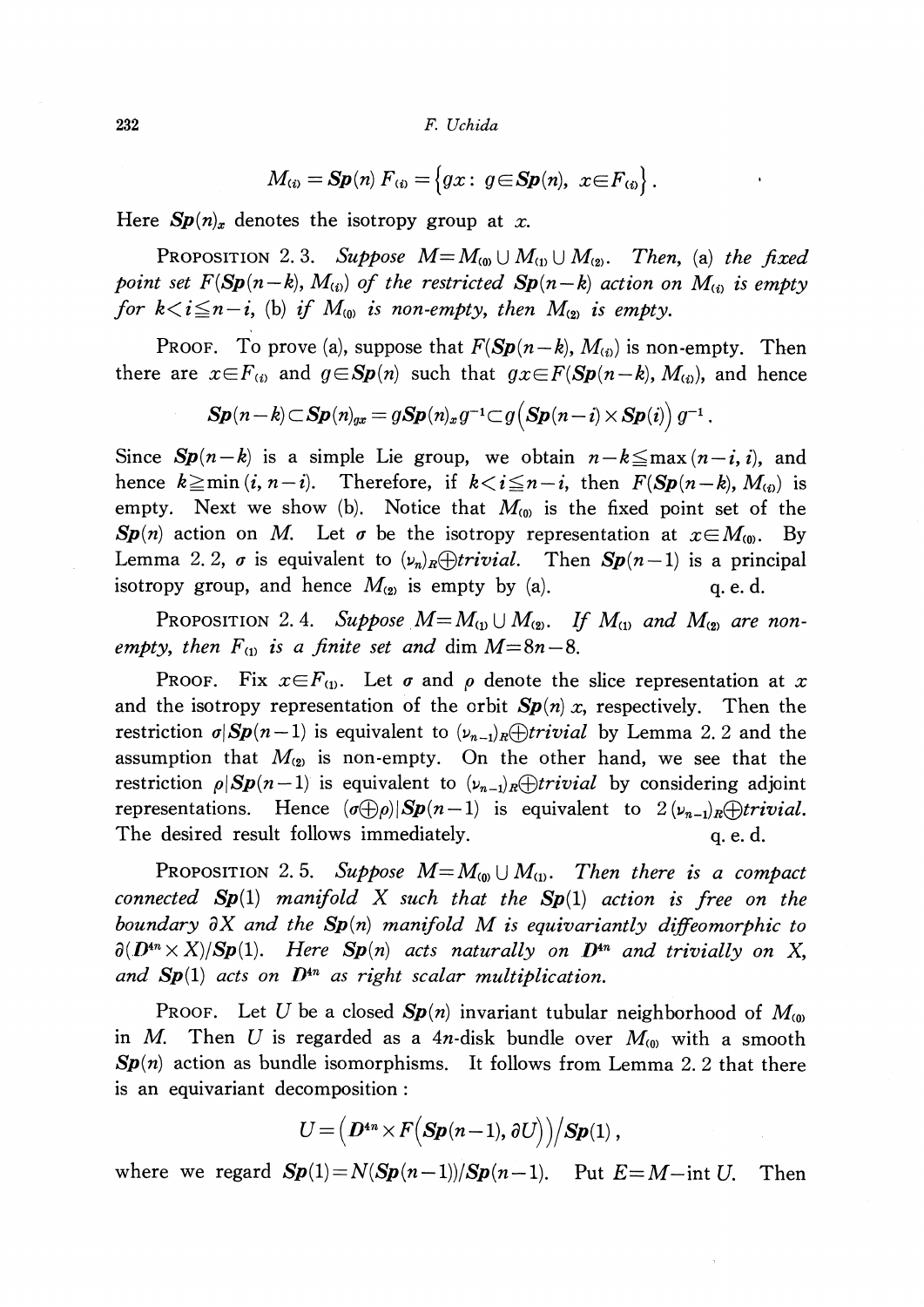there is an equivariant decomposition:

$$
E = (Sp(n)/Sp(n-1) \times F(Sp(n-1), E)\big)/Sp(1).
$$

Notice that  $F(\mathbf{Sp}(n-1), \partial U)=\partial F(\mathbf{Sp}(n-1), E)$ . Then we see that there is an equivariant decomposition :

$$
M = \partial (D^{4n} \times F(Sp(n-1), E)\big)/Sp(1).
$$

Here  $X = F(Sp(n-1), E)$  is a compact connected  $Sp(1)$  manifold. If  $M_{(0)}$ is non-empty, then X has non-empty boundary on which  $Sp(1)$  acts freely. q. e. d.

REMARK. T. Wada [\[6\]](#page-10-3) has described explicitly about the equivariant decomposition of U. [Proposition](#page-6-0) 2. 5 is proved in his paper.

<span id="page-7-0"></span>THEOREM 2.6. Suppose  $5\leq n\leq m\leq 2n-2$ . Let M be a rational cohomology quaternion projective m-space on which  $Sp(n)$  acts smoothly and non-trivially. Then there is a compact connected orientable smooth  $Sp(1)$ manifold X such that the  $Sp(1)$  action is free on the boundary  $\partial X$  and the  $\mathbf{Sp}(n)$  manifold M is equivariantly diffeomorphic to  $\partial(D^{4n}\times X)/Sp(1)$ . Moreover X is rationally acyclic.

PROOF. Suppose first  $M=M_{(i)}$  (i=1, 2). Then there is a fibration :  $F_{(i)} \rightarrow M \rightarrow Sp(n)/Sp(n-i)\times Sp(i)$ , and hence

$$
m+1=\chi(M)=\chi(F_{(i)})\cdot\chi\Big(\boldsymbol{Sp}(n)/\boldsymbol{Sp}(n-i)\times\boldsymbol{Sp}(i)\Big)\equiv 0\ \ \mod\left(\frac{n}{i}\right).
$$

This contradicts the assumption:  $5\leq n\leq m+1<2n$ . Suppose next  $M=$  $M_{(1)}\cup M_{(2)}$ . Then we see from [Proposition](#page-6-1) 2.4 that  $m=2n-2$  and the isotropy group at each point of  $F_{(1)}$  coincides with  $Sp(n-1)\times Sp(1)$ . Let  $\sigma$ denote the slice representation at a point of  $F_{(1)}$ . Then  $\sigma$  is a non-trivial representation of degree  $4n-4$ , because  $M_{(2)}$  is non-empty. We see that  $\sigma|Sp(n-1)=(\nu_{n-1})_{R}$  by Lemma 2. 2. Therefore the principal isotropy group is isomorphic to  $Sp(n-2)\times Sp(1)$ , and hence M has a codimension one orbit. Then M has a non-principal isotropy group  $\mathbf{Sp}(n-i)\times K$  where K is a closed subgroup of  $Sp(i)$ , and

$$
2n-1=\mathsf{X}(M)=\mathsf{X}\big(\mathbf{Sp}(n)/\mathbf{Sp}(n-1)\times\mathbf{Sp}(1)\big)+\mathsf{X}\big(\mathbf{Sp}(n)/\mathbf{Sp}(n-i)\times\mathbf{K}\big)\,.
$$

This follows from the fact that if  $M$  has a codimension one orbit, then  $M$ is a union of closed tubular neighborhoods of just two non-principal orbits (cf. [\[2\],](#page-10-4) [\[3\]\)](#page-10-5). But there is not such a closed subgroup K. This is a contradiction. Suppose that  $n=5$  and M has an isotropy group whose identity component is isomorphic to  $SU(5)$  or  $U(5)$ . We see that  $m=8$  and M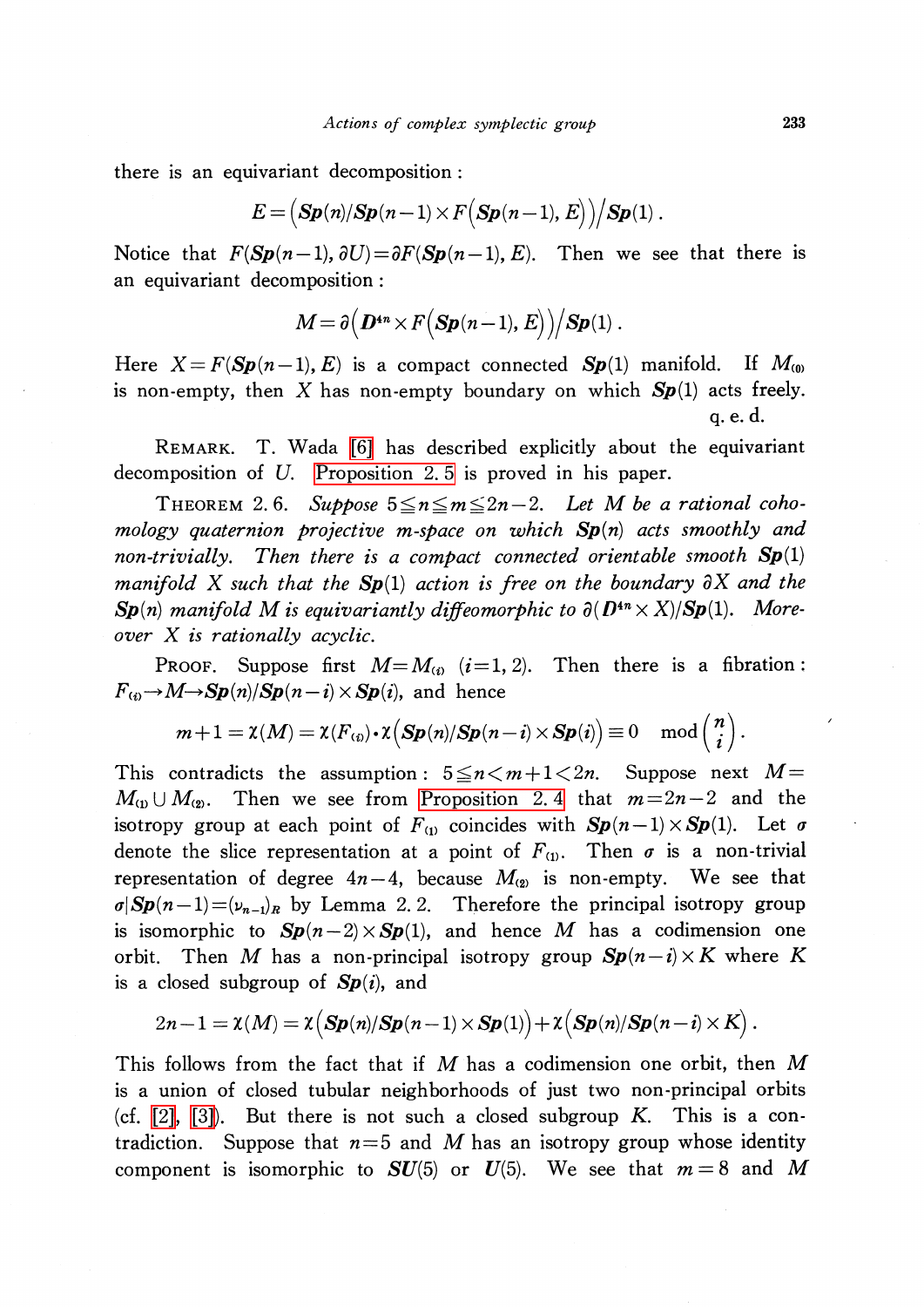has an orbit of codimension <sup>1</sup> or 2. Then we have a contradiction by computing Euler characteristics. Hence we obtain  $M=M_{(0)}\cup M_{(1)}=\partial(D^{4n}\times$  $X|Sp(1)$  by [Proposition](#page-6-0) 2.5. Since M is orientable, we see that X is orientable. It remains to show that X is rationally acyclic. In the following, we consider the cohomology theory with rational coefficients. Since  $(D^{4n}\times$  $\partial X$ / $\partial Sp(1) \rightarrow \partial X/Sp(1)$  is an orientable 4n-disk bundle, there is an isomorphism

$$
H^i\big(M,(S^{4n-1}\times X)/Sp(1)\big)\cong H^{i-4n}\big(\partial X/Sp(1)\big)\,.
$$

Then we have

$$
(*) \tHi(M) \cong Hi \big( (S4n-1 \times X)/Sp(1) \big) \tfor \t i \leq 4n-2.
$$

Now we show that the Euler class  $e(p)$  of the principal  $Sp(1)$  bundle p:  $\partial(D^{4n}\times X)\rightarrow M$  is non-zero in  $H^{4}(M)$ . Assume  $e(p)=0$ . Then the Euler class of the bundle  $S^{4n-1}\times X\rightarrow(S^{4n-1}\times X)/Sp(1)$  is zero, and hence there is an isomorphism

$$
H^*(S^{4n-1}) \otimes H^*(X) \cong H^*(S^{\mathsf{s}}) \otimes H^*\bigl((S^{4n-1} \times X)/\textbf{Sp}(1)\bigr)
$$

as graded modules by a Gysin sequence. Therefore, rank  $H^{4i}(X)=1$  for  $0\leq i\leq n\leq m$  by (\*) and the assumption that M is a rational cohomology quaternion projective  $m$ -space. Since  $X$  is a compact connected manifold with non-empty boundary, we see that dim  $X>4n-4$ . On the other hand,  $\dim X=4(m-n+1)\leq 4n-4$ . This is a contradiction. Therefore  $e(p)\neq 0$ and hence  $\partial(D^{4n}\times X)$  is a rational homology  $(4m+3)$ -sphere by a Gysin sequence. By the Poincaré-Lefschetz duality for the compact orientable manifold  $D^{4n}\times X$  and the homology exact sequence for the pair  $(D^{4n}\times X,$  $\partial(\textbf{\textit{D}}^{4n}\times X)$ ), we obtain  $H^{i}(X)=0$  for  $0\!<\!i\!\leq\! 4n.$  Hence  $X$  is rationally acyclic.  $q. e. d.$ 

REMARK. This result is essentially due to T. Wada [\[6\].](#page-10-3) In particular, the second haH of the above proof is the same as the proof of Theorem 2. 1 [\[6\].](#page-10-3)

## 3. Proof of main theorem

First we prepare the following result.

LEMMA 3.1. Let  $X$  be a rationally acyclic compact orientable manifold. Suppose that  $Sp(1)$  acts smoothly on X and the  $Sp(1)$  action on the non-empty boundary  $\partial X$  is free. Then the fixed point set  $F(U(1), X)$  of the restricted  $U(1)$  action consists of just one point x, and the isotropy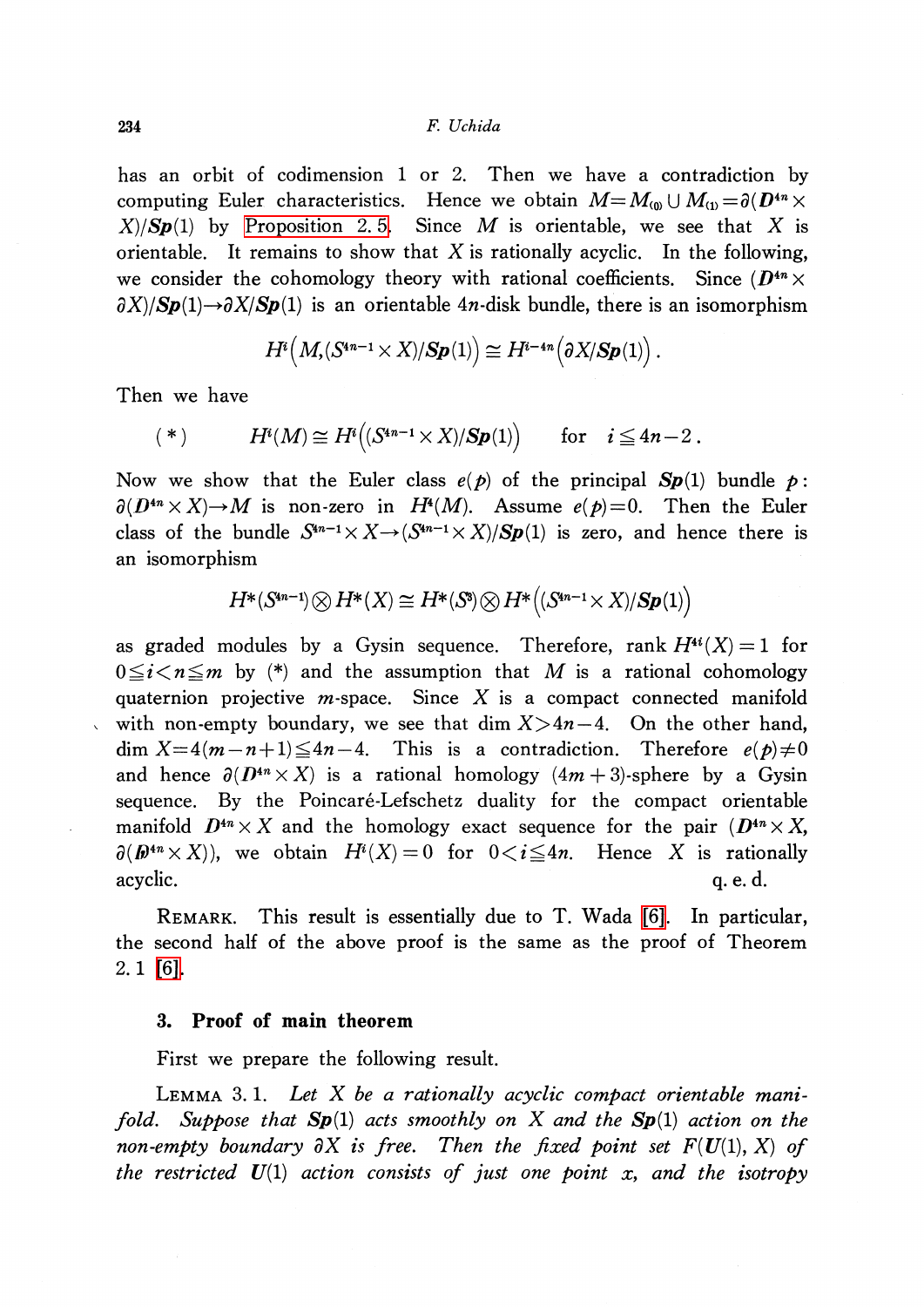group  $Sp(1)_{x}$  coincides with  $Sp(1)$  or the normalizer  $N(U(1))$  of  $U(1)$  in  $Sp(1)$ .

PROOF. Since  $Sp(1)$  acts freely on  $\partial X$ , each connected component of  $F(U(1), X)$  is a closed orientable manifold. On the other hand,  $F(U(1), X)$ is rationally acyclic by the Smith theorem. Therefore,  $F(U(1), X)$  consists of just one point x. The isotropy group  $Sp(1)_{x}$  coincides with  $U(1)$ ,  $N(U(1))$  or  $Sp(1)$ . Suppose  $Sp(1)_{x}=U(1)$ . Then the subset  $F(U(1), Sp(1)x)$ of  $F(U(1), X)$  consists of two points. This is a contradiction. q. e.d.

REMARK.  $N(U(1))/U(1)$  is a cyclic group of order two. The standard  $Sp(n, C)$  action on the complex projective  $(2n-1)$ -space is transitive and  $N(n)$  is an isotropy group. The restricted  $Sp(n)$  action is transitive and  $\mathbf{Sp}(n)\cap N(n)=U(1)\times \mathbf{Sp}(n-1)$ . In particular,

$$
\mathbf{Sp}(n,\mathbf{C})=N(n)\cdot\mathbf{Sp}(n)=\left\{gh:\; g\!\in\!N(n),\; h\!\in\!\mathbf{Sp}(n)\right\}.
$$

We shall prove now the main theorem stated in Introduction. Suppose  $n\geq 5$  and  $m\leq 2n-2$ . Let  $Sp(n, C)$  act smoothly and non-trivially on a rational cohomology quaternion projective  $m$ -space  $M$ . Then the maximal compact group  $Sp(n)$  acts non-trivially on M. Suppose first  $m < n$ . Then we see that  $m=n-1$  and  $Sp(n)$  acts transitively on M with the isotropy group  $Sp(1)\times Sp(n-1)$  by Lemma 2.1. Hence the  $Sp(n, C)$  action must be transitive. Since dim  $Sp(n, C)/N(n) = 4n-2$ , we get a contradiction by [Theorem](#page-7-0) 1. 3. Suppose next  $n\leq m\leq 2n-2$ . From Theorem 2.6 and Lemma 3. 1, we see that the difference  $F(U(1)\times Sp(n-1), M)=F(Sp(n), M)$  consists of just one point x and  $Sp(n)_{x}=K\times Sp(n-1)$ , where  $K=N(U(1))$  or  $Sp(1)$ . Put  $G=Sp(n, C)_{x}$ . Then G satisfies the condition of [Theorem](#page-4-0) 1. 3, because  $Sp(n-1)$  is a principal isotropy group of the  $Sp(n)$  action on M. Hence  $L(n)\subset hGh^{-1}\subset N(n)$  for some  $h\in Sp(n)$ . Then

$$
N(U(1)) \times Sp(n-1) \subset Sp(n) \cap G \subset Sp(n) \cap h^{-1}N(n) h,
$$
  
 
$$
Sp(n) \cap h^{-1}N(n) h = h^{-1}(U(1) \times Sp(n-1)) h.
$$

Therefore  $h\in N(U(1))\times Sp(n-1)$  and  $N(U(1))\times Sp(n-1)=U(1)\times Sp(n-1)$ . This is a contradiction. Consequently,  $Sp(n, C)$  does not act smoothly and non-trivially on any rational cohomology quaternion projective  $m$ -space, for  $n\geq 5$  and  $m\leq 2n-2$ .

REMARK. The group  $GL(n, H)$  of all regular matrices of degree n with quaternion coefficients acts naturally on the quaternion projective  $(n-1)$ space  $P_{n-1}(H)$ . Since  $Sp(n, C)$  can be regard as a subgroup of  $Gl(2n, H)$ , there is a smooth  $Sp(n, C)$  action on  $P_{2n-1}(H)$ .